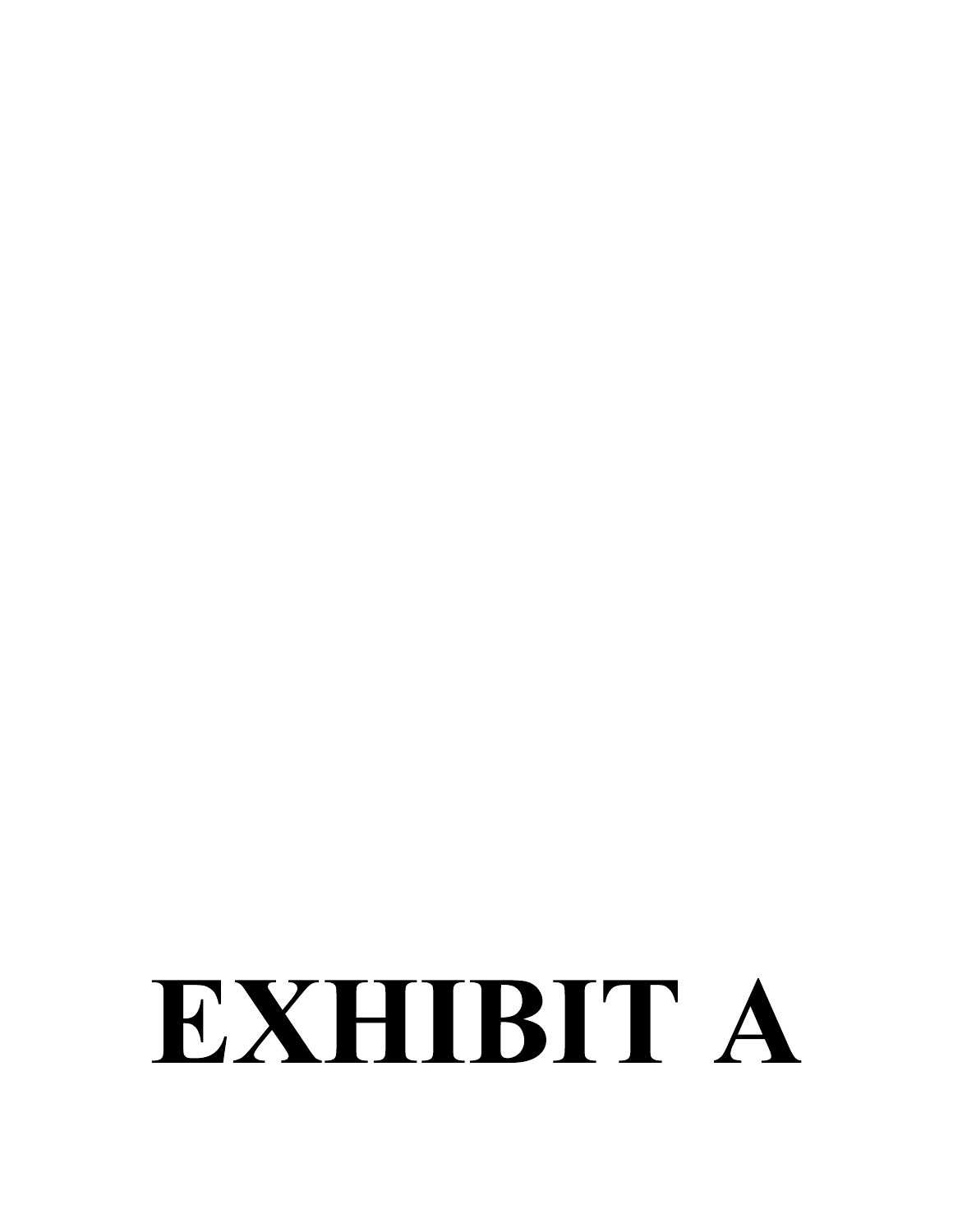### Statement of Petitioner Blueberry Hill Public Golf Course & Lounge

1. Petitioner owns and operates a seasonal public golf facility which includes a golf course, restaurant and lounge.

2. Petitioner is located in northwest Pennsylvania and due to weather constraints Petitioner's facility operates in spring, summer and fall, for a total of approximately thirty (30) weeks per year. The Petitioner opened its facility March 15, 2020.

3. Petitioner is on the non-life-sustaining list and was ordered by Governor Wolf to close its facility.

4. Petitioner closed its facility on March 19, 2020, the closure date ordered by Governor Wolf.

5. Following the issuance of the closure order by Governor Wolf, Petitioner has been unable to generate revenue from its facility including the inability to do the following:

- a. Charge fees (greens fees) for the use of its golf course.
- b. Charge fees for the use of its golf carts and golf range.
- c. Sell beverages and food (either eat-in or take-out).
- d. Sell golf equipment.

6. In addition to the general harm caused by the Petitioner's inability to generate revenue, the Petitioner has been harmed in the following additional ways:

a. Petitioner cannot simply close its facility; instead it must still expend significant sums to maintain its golf course, including mowing fairways and greens so that the grass thereon remains under control and is not ruined for future golf activities. However, Petitioner has been denied the opportunity to make use of its golf course to derive the income necessary to pay for the maintenance operations.

b. Spring is the time of year when certain season-dependent maintenance, such as fertilization and pest control, should be performed. Such work is dependent upon the season, and when the season passes, the opportunity for the useful performance of the work is lost. However, without the ability to host customers at the golf course the Petitioner is without funds to purchase the maintenance supplies and to perform the season-dependent maintenance.

c. Spring is the time of year when winter storm damage, such as fallen trees, eroded pathway and roads, and eroded sand traps are repaired in order to make the golf course ready for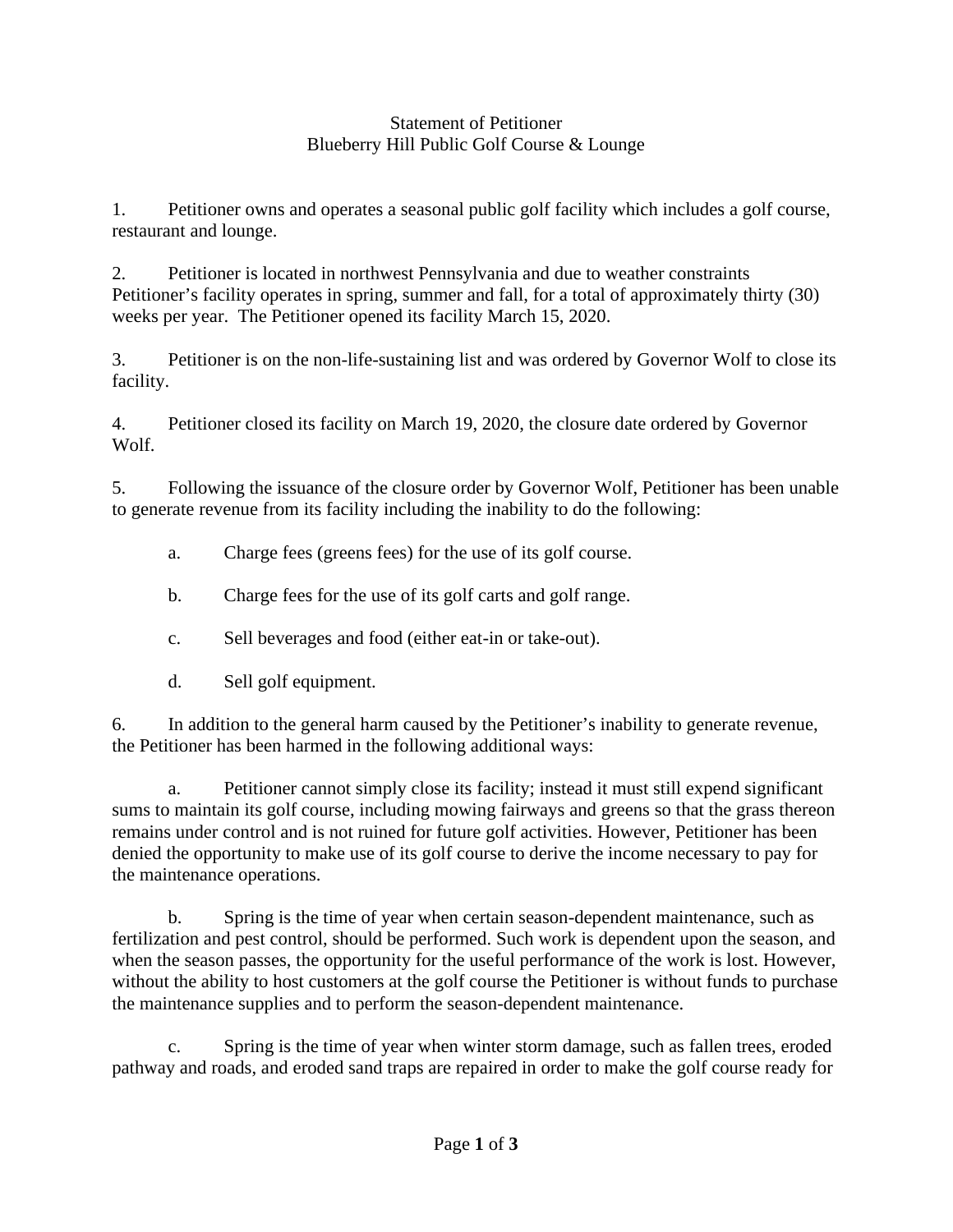play. At the time the Governor's closure order went into effect Blueberry had already incurred expenses for such repairs.

d. Prior to learning of the Governor's closure order Petitioner made contracts to purchase new or replacement equipment for the 2020 golf season and requires the equipment in order to perform some of the maintenance cited above. However, without revenue from customers, the Petitioner does not have sufficient funds to honor the purchase agreements and Petitioner is left without the equipment required to perform necessary operations.

e. On January 1, 2020 Petitioner began accepting golf course membership fees for the 2020 season, which fees apply to various memberships, including course memberships (entitling members to golf course access), range memberships (entitling members to golf range access) and cart memberships (entitling members to golf cart usage). Petitioner utilized the membership fees to pay for operating expenses for the 2020 golf season. As a result of the closure ordered by Governor Wolf, the Petitioner is unable to offer the course, range and cart services for which Petitioner's members paid, thereby putting Petitioner in breach of the duties it owes its members. Petitioner is without ability to refund all or a portion of the membership fees.

- 7. The harm suffered by the Petitioner is irreparable for the following reasons:
	- a. The time of closure cannot be recaptured and the revenues that Petitioner would have generated during the time of closure cannot be duplicated or replaced by any action within the power of Petitioner. Based upon the past five years' data the Petitioner would have reasonably expected to generate gross revenues of approximately sixty-six thousand dollars (\$66,000.00) between the date of closure (March 19, 2020) and the date of the preparation of this document April 22, 2019). Petitioners' revenues increase significantly with the improvement of weather and the Petitioner would reasonably expect to generate significantly greater revenues in the succeeding months of its 2020 season, but for the closure ordered by Governor Wolf.
	- b. A significant portion of the Petitioner's golf course, restaurant and lounge revenue is generated in association with golf tournaments conducted at Petitioner's facility. The golf tournaments occur on weekends beginning in the month of May, they are booked far in advance, and rescheduling tournaments is generally impossible, especially if the tournament is a "large" tournament requiring the "blocking-out" of Petitioner's entire facility for the majority of the day. Tournaments are generally organized by non-profit entities for the purpose of fund-raising; a significant component of nearly all tournaments is the securing of tournament sponsors. Given the existence of the closure order by Governor Wolf tournament organizers have reported to Blueberry their unwillingness to attempt, or their inability to obtain, tournament sponsors. Consequently, tournament organizers have begun to cancel tournaments scheduled at Petitioner's facility including a "large" tournament scheduled for May 2020 that will not be rescheduled.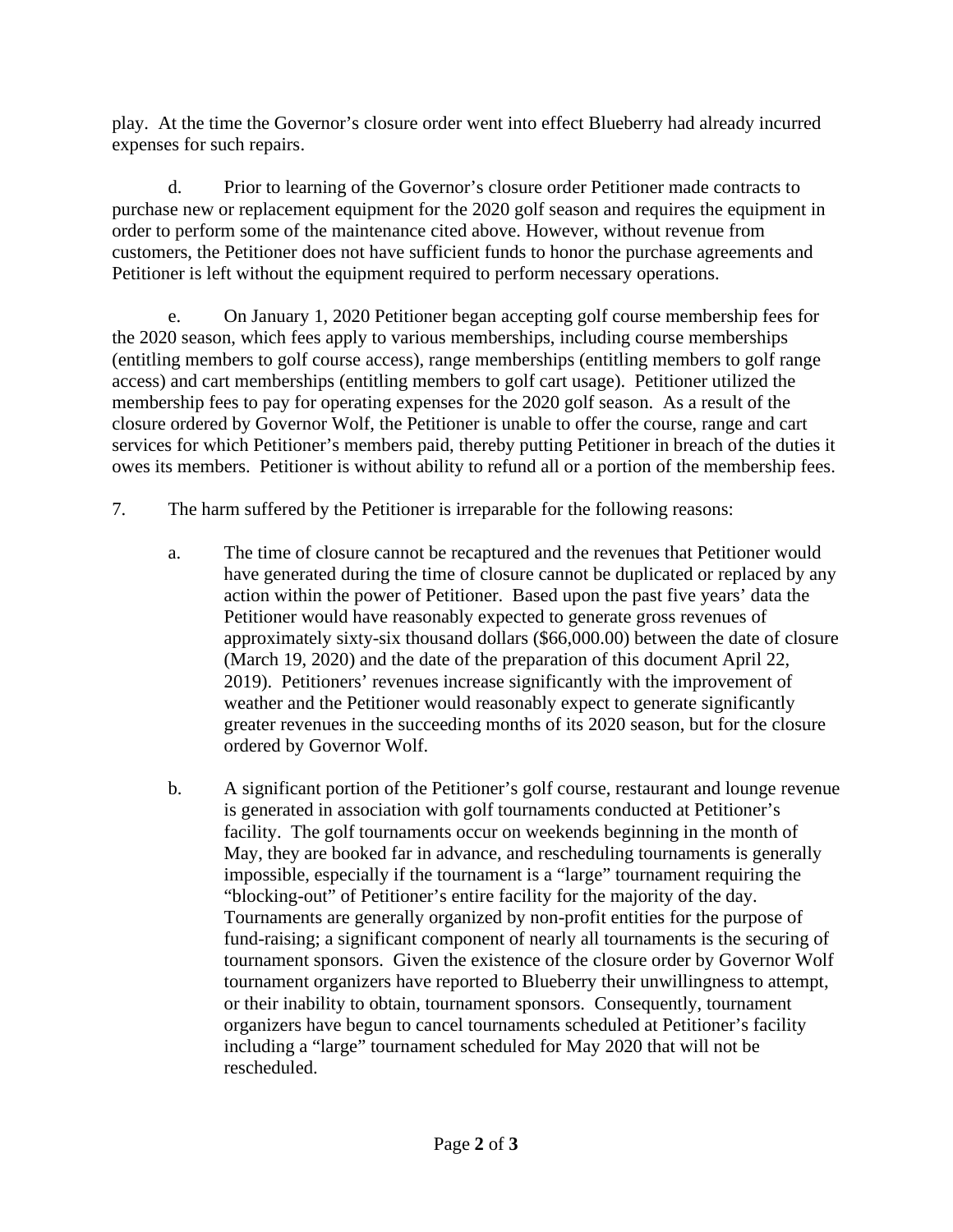- c. A significant number of the annual golf course, golf cart and golf range memberships sold by Petitioner are purchased by customers, who primarily (or exclusively), play in the weekly golf-league events conducted at Petitioner's facility. Many of those golf-league players purchase the annual memberships as a result of the fact that, when all of the weekly league events are accounted for, the annual membership fees are less expensive than payment of weekly fees. League play at Petitioner's facility was scheduled to begin in mid-April 2020. As a result of the closure ordered by Governor Wolf the number of weekly league events in 2020 will necessarily be reduced thereby reducing the value of annual memberships to those weekly golf-league players who normally purchase annual memberships. As a result of those dynamics Petitioner's sale of annual memberships is significantly reduced in comparison with previous years.
- d. The Petitioner is licensed to purchase and serve liquor at its facility pursuant to a license issued by the Commonwealth of Pennsylvania. The Commonwealth of Pennsylvania requires that the license be renewed annually at a cost of onethousand two hundred eighty dollars (\$1,280.00). Petitioner duly renewed its liquor license for the 2020 season by submitting the required documents and paying the required fee. However, the Petitioner will be unable to enjoy the benefits of the usage of such license due to the closure ordered by Governor Wolf.
- e. Petitioner is indebted pursuant to several promissory notes, including a mortgage obligation to Northwest Savings Bank, an obligation related to golf cart purchases, and other obligations related to other purchases and debts incurred during the course of business. Without revenue generated by various components of Petitioner's facility the Petitioner is unable to continue the payments required under said promissory notes.
- f. Blueberry's short operating season of thirty weeks requires Blueberry to accumulate funds for the coming twenty-two week off season. The Governor's closure order prevents Blueberry from accumulating those necessary funds and Blueberry is without the ability to borrow more funds or to obtain the funds necessary to sustain the off season.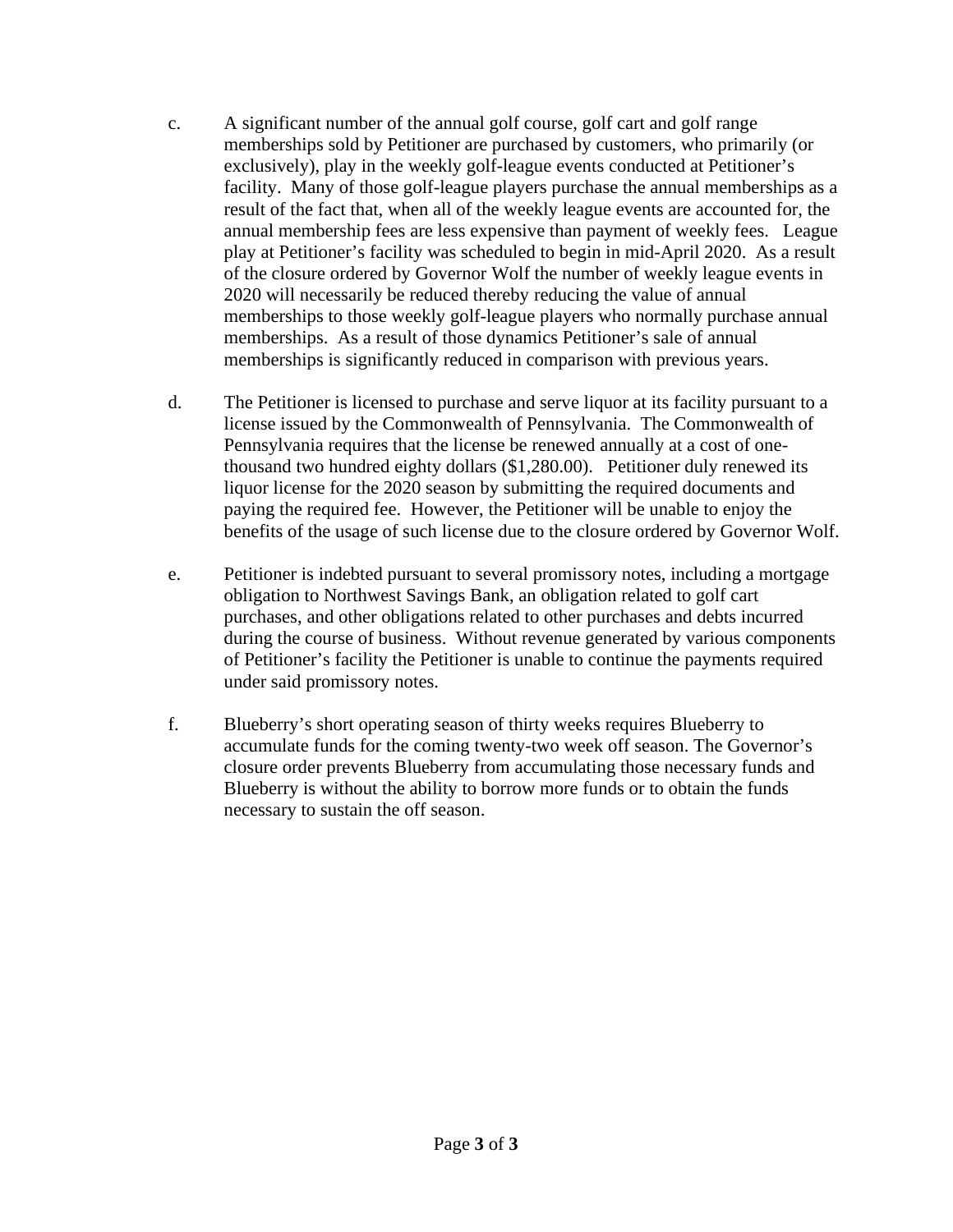# EXHIBIT B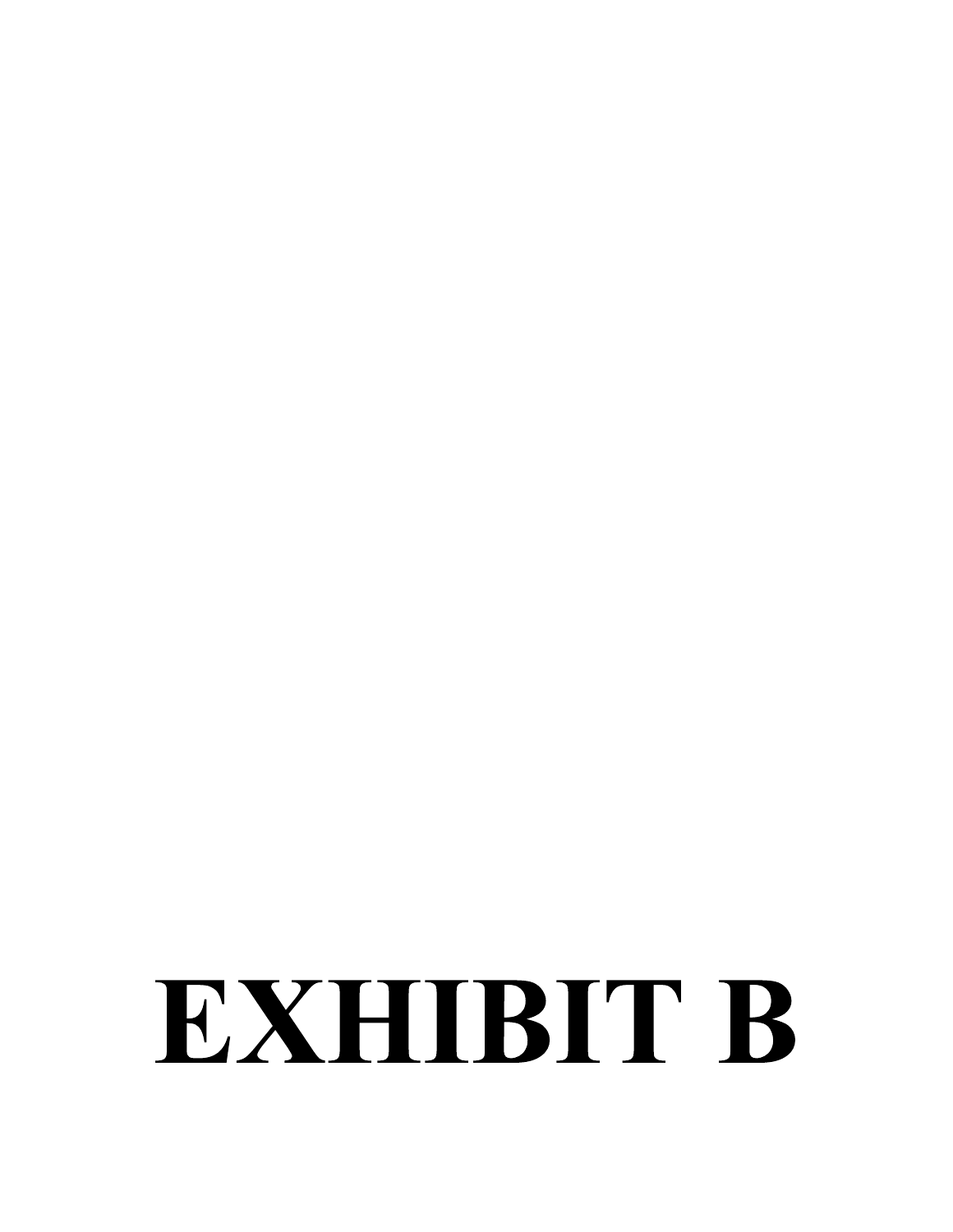Filed 4/22/2020 12:47:00 PM Supreme Court Middle District 68 MM 2020

# IN THE SUPREME COURT OF PENNSYLVANIA

| FRIENDS OF DANNY DEVITO                    |  |                         |
|--------------------------------------------|--|-------------------------|
| GREGORY, B&J LAUNDRY, LLC : No. 68 MM 2020 |  |                         |
| <b>BLUEBERRY HILL PUBLIC GOLF:</b>         |  |                         |
| COURSE & LOUNGE, and                       |  | $:$ APPLICATION TO STAY |
| CALEDONIA LAND COMPANY,                    |  |                         |
| Petitioners                                |  |                         |
|                                            |  |                         |
|                                            |  |                         |
| V.                                         |  |                         |
|                                            |  |                         |
| TOM WOLF, GOVERNOR                         |  |                         |
| AND RACHEL LEVINE,                         |  |                         |
| SECRETARY OF PA.                           |  |                         |
| <b>DEPARTMENT OF</b>                       |  |                         |
| HEALTH,                                    |  |                         |
|                                            |  |                         |
| Respondents                                |  |                         |

# **APPLICATION TO STAY THE ENFORCEMENT OF GOVERNOR WOLF'S EXECUTIVE ORDER DATED MARCH 19, 2020 PENDING THE FILING AND DISPOSITION BY THE UNITED STATES SUPREME COURT OF PETITIONERS' PETITION FOR WRIT OF CERTIORARI**

COME NOW Petitioners, pursuant to Rule 3309 of the Pennsylvania Rules

of Appellate Procedure, and respectfully represent:

1. Petitioners are Friends of Danny DeVito, Kathy Gregory, B&J

LAUNDRY, LLC, Blueberry Hill Public Golf Course & Lounge, and Caledonia

Land Company.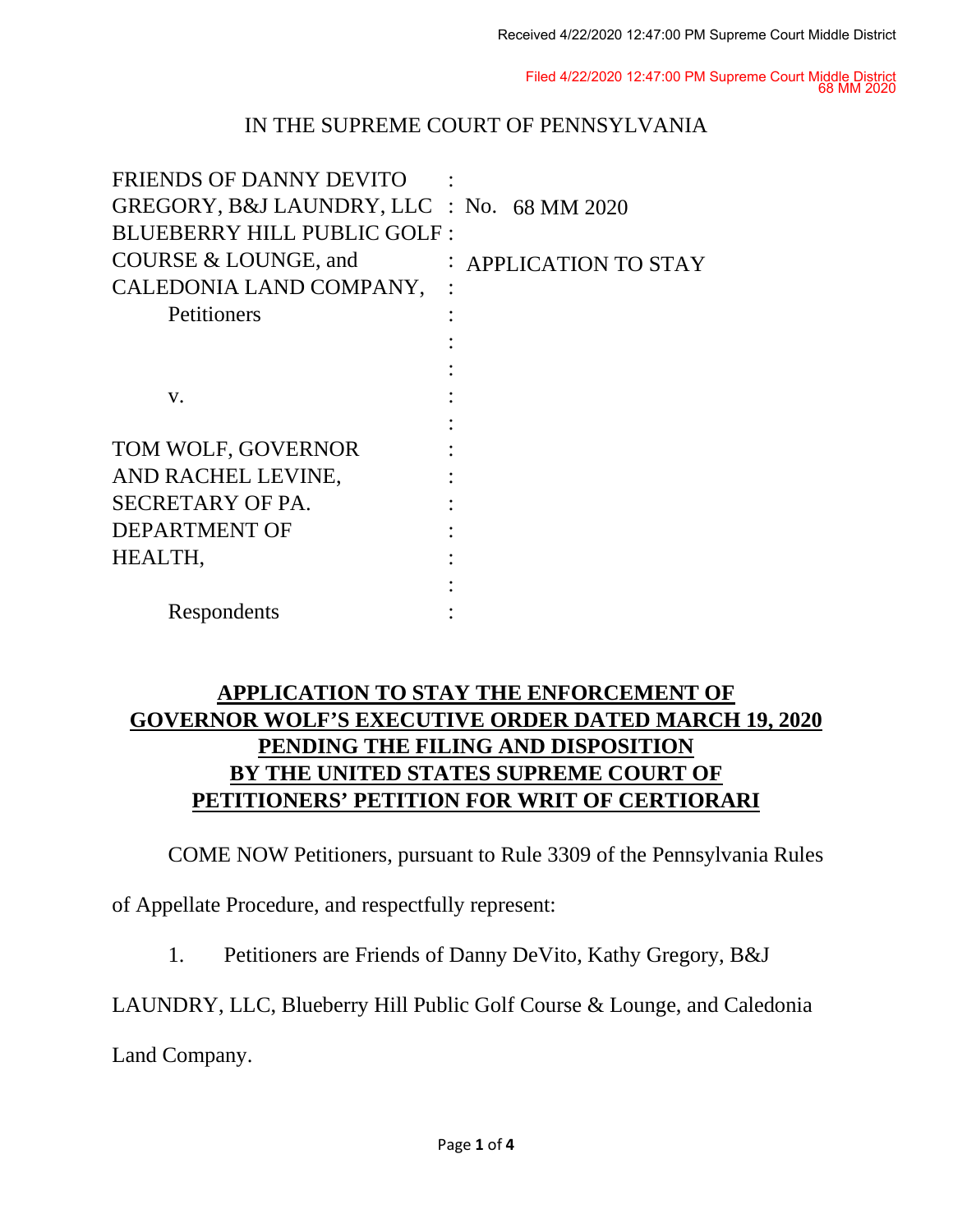2. Respondents are The Honorable Tom Wolf, Governor of the Commonwealth of Pennsylvania, and Dr. Rachel Levine, Secretary of the Department of Health of the Commonwealth of Pennsylvania.

3. On Thursday, March 19, 2020, in response to the viral illness, COVID-19, Pennsylvania Governor Thomas W. Wolf issued an order compelling the closure of the physical operations of all businesses and entities that he deemed to be non-life-sustaining (hereinafter the "Executive Order").

4. On March 24, 2020, Petitioners filed an Emergency Application for Extraordinary Relief in this Court asking it to vacate the Executive Order.

5. On April 13, 2020, this Court entered an Order denying all claims brought by the Petitioners.

6. Petitioners intend to file a Petition for Writ of Certiorari in the United States Supreme Court asking that court to review this Court's April 13, 2020 Order.

7. The Executive Order has and is continuing to cause irreparable harm to the Petitioners and all those businesses and entities in the same non-lifesustaining classification of the Executive Order.

8. Petitioners request this Court issue an order to stay the enforcement of the Executive Order pending the filing and disposition by the United States Supreme Court of Petitioners' Petition for Writ of Certiorari.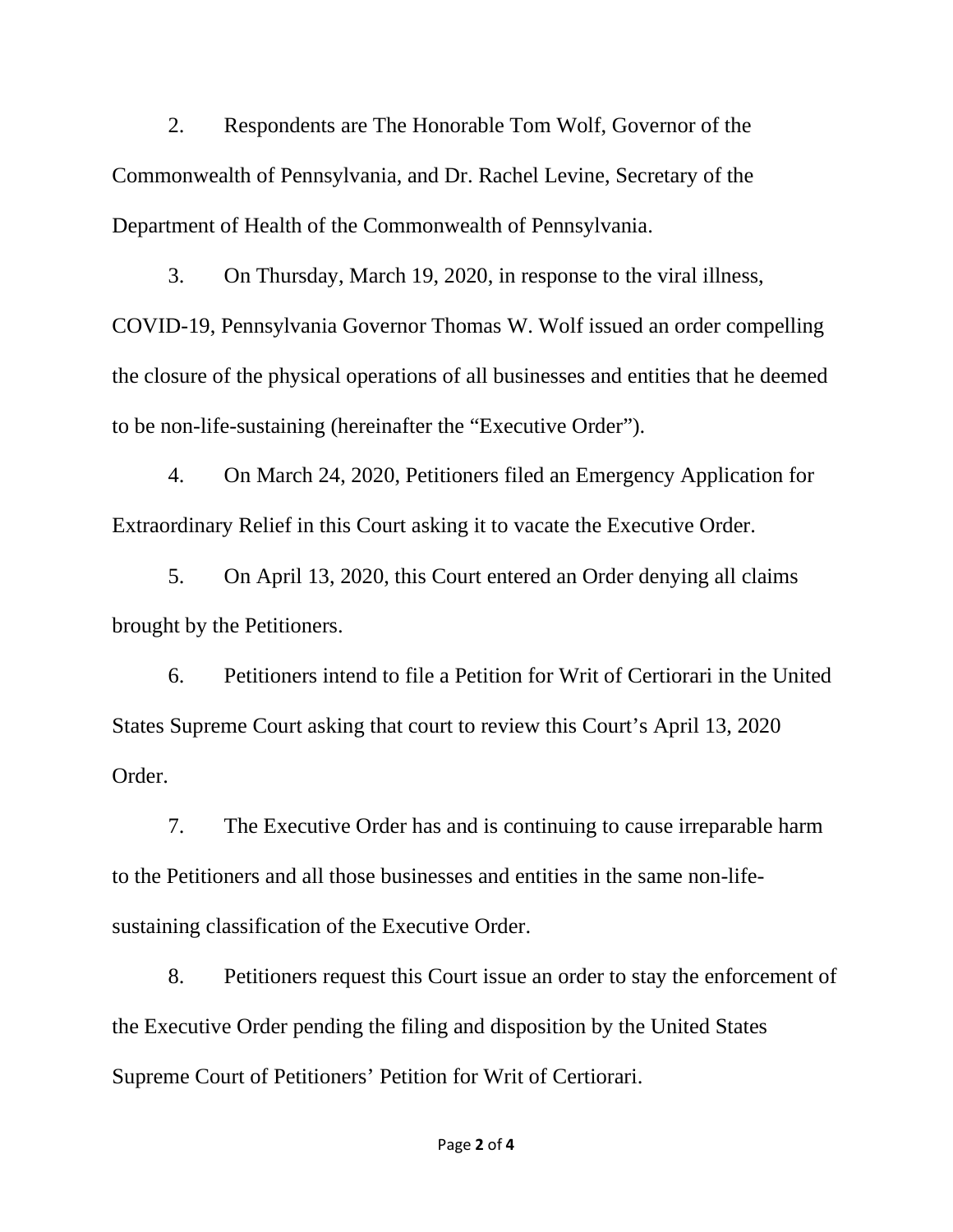- 9. Petitioners shared this Application with counsel for the Respondents.
- 10. Respondents do not concur in the request.

WHEREFORE, Petitioners pray this Honorable Court issue an order staying the enforcement of the Executive Order pending the filing and disposition by the United States Supreme Court of Petitioners' Petition for Writ of Certiorari for review of this Court's Order dated April 13, 2020.

Respectfully submitted,

April 22, 2020 /s/ Marc A. Scaringi Marc A. Scaringi, Esq. Supreme Court ID No. 88346 Scaringi Law 2000 Linglestown Road, Suite 106 Harrisburg, PA 17110 marc@scaringilaw.com 717-657-7770 (o) 717-657-7797 (f)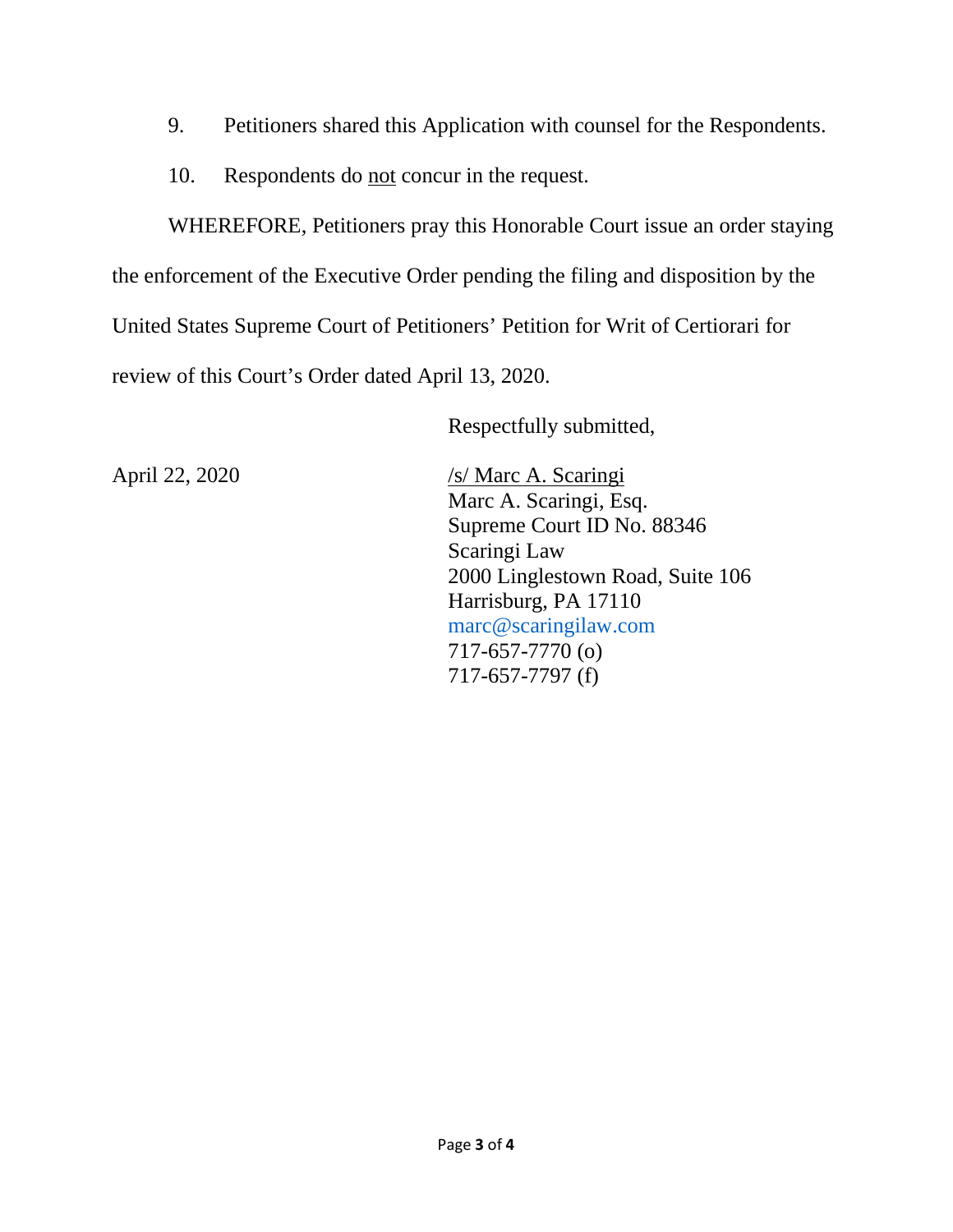## **VERIFICATION**

I, Danny DeVito, of Friends of Danny DeVito, hereby swear or affirm that the facts contained in the foregoing document are true and correct to the best of my knowledge, information and belief, and that I make this verification subject to the penalties of 18 Pa.C.S. §4904 relating to unsworn falsification to authorities.

 $\partial x \partial x$ Date

Danny DeVito Candidate, Friends of Danny DeVito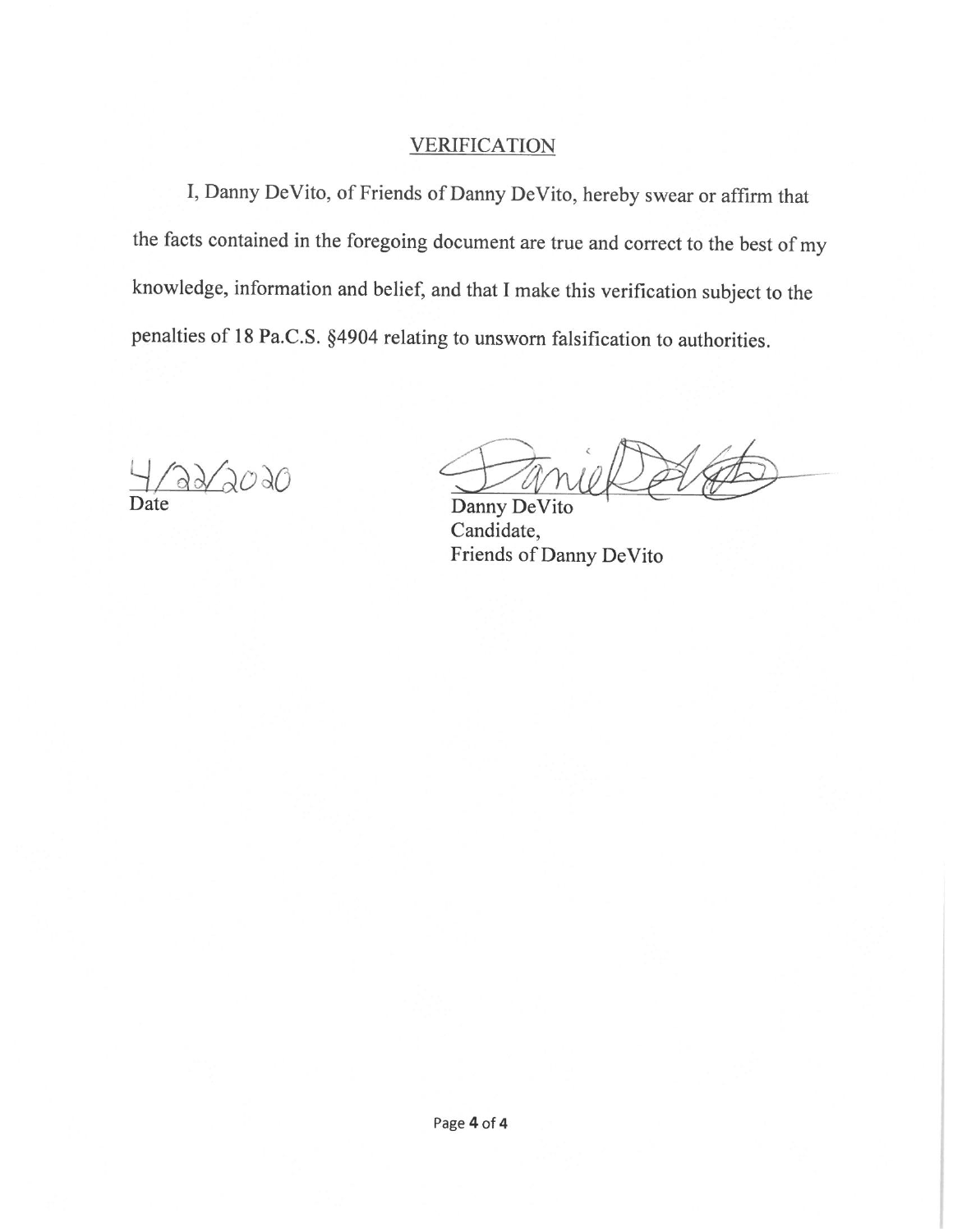### IN THE SUPREME COURT OF PENNSYLVANIA

| FRIENDS OF DANNY DEVITO,           |                       |
|------------------------------------|-----------------------|
| KATHY GREGORY,                     |                       |
| <b>B&amp;J LAUNDRY, LLC</b>        | : No. 68 MM 2020      |
| <b>BLUEBERRY HILL PUBLIC GOLF:</b> |                       |
| COURSE & LOUNGE, and               |                       |
| CALEDONIA LAND COMPANY,            |                       |
| Petitioners                        | : APPLICATION TO STAY |
|                                    |                       |
|                                    |                       |
| V.                                 |                       |
|                                    |                       |
| TOM WOLF, GOVERNOR                 |                       |
| AND RACHEL LEVINE,                 |                       |
| SECRETARY OF PA.                   |                       |
| <b>DEPARTMENT OF</b>               |                       |
| HEALTH,                            |                       |
| Respondents                        |                       |

## CERTIFICATE OF SERVICE

I, Deborah A. Black, Paralegal for Scaringi Law, do hereby certify that I served a true and correct copy of the *Application to Stay The Enforcement of Governor Wolf's Executive Order dated March 19, 2020 Pending the Filing and Disposition by the United States Supreme Court of Petitioners' Petition for Writ of Certiorari,* in the above-captioned action, upon the following via PACfile System, to:

> J. Bart DeLone Chief Deputy Attorney General Pennsylvania Office of Attorney General Appellate Litigation Section 15th Floor, Strawberry Square Harrisburg, PA 17120 [jdelone@attorneygeneral.gov](mailto:jdelone@attorneygeneral.gov)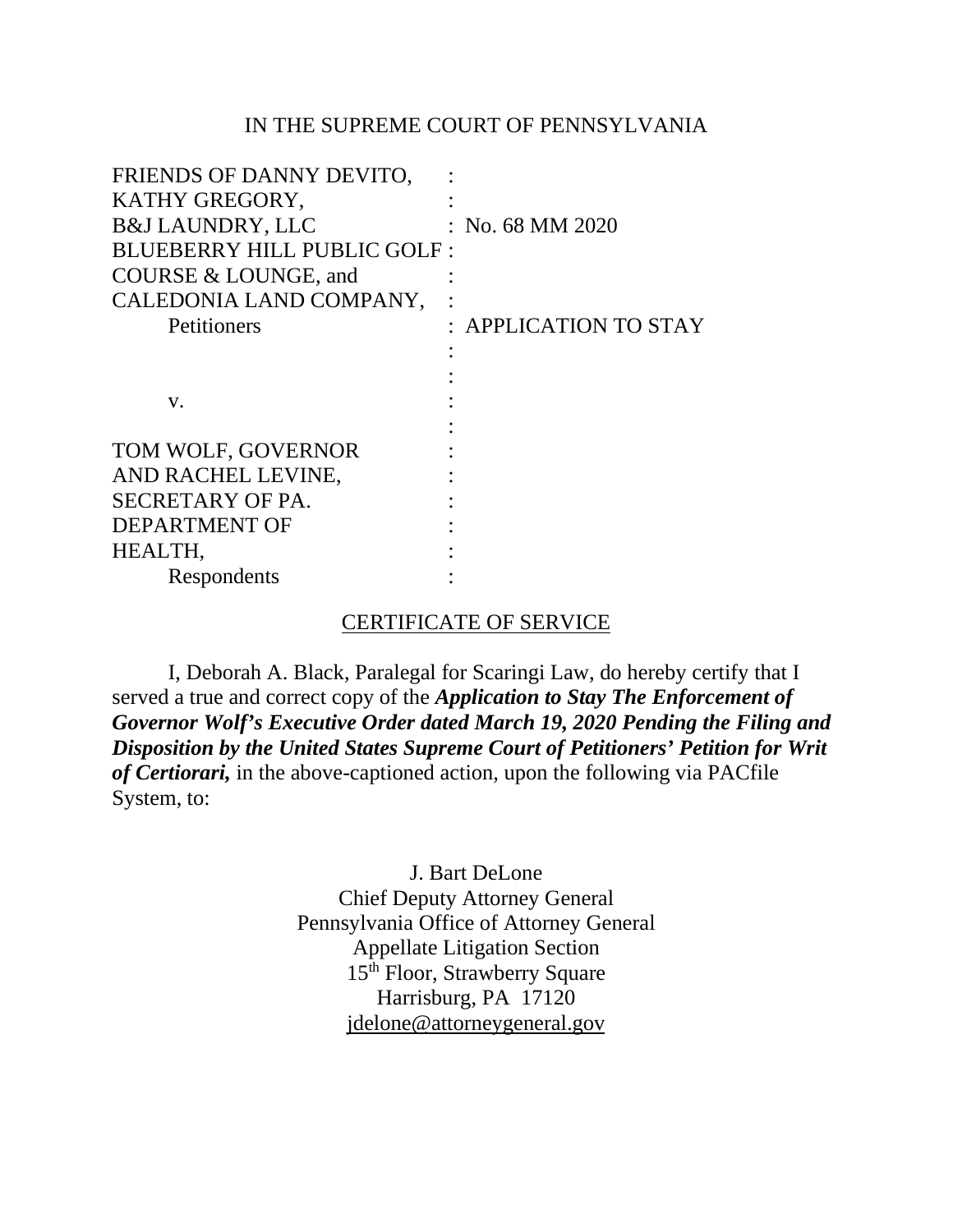Keli Marie Neary, Esquire Executive Deputy Attorney General PA Attorney Civil Law Division Pennsylvania Office of Attorney General 15<sup>th</sup> Floor, Strawberry Square Harrisburg, PA 17120 [kneary@attorneygeneral.gov](mailto:kneary@attorneygeneral.gov)

Karen Masico Romano, Esquire Chief Deputy Attorney General Pennsylvania Office of Attorney General 15<sup>th</sup> Floor, Strawberry Square Harrisburg, PA 17120 [kromano@attorneygeneral.gov](mailto:kromano@attorneygeneral.gov)

Gregory George Schwab, Esquire Pennsylvania Office of General Counsel Governor's Office of General Counsel 333 Market St 17th Fl. Harrisburg, PA 17126-0333 [grschwab@pal.gov](mailto:grschwab@pal.gov)

Date: April 22, 2020 /s/ *Deborah A. Black*\_\_\_\_\_\_\_\_\_\_\_\_

Deborah A. Black, Paralegal For Marc A. Scaringi, Esquire and Brian C. Caffrey, Esquire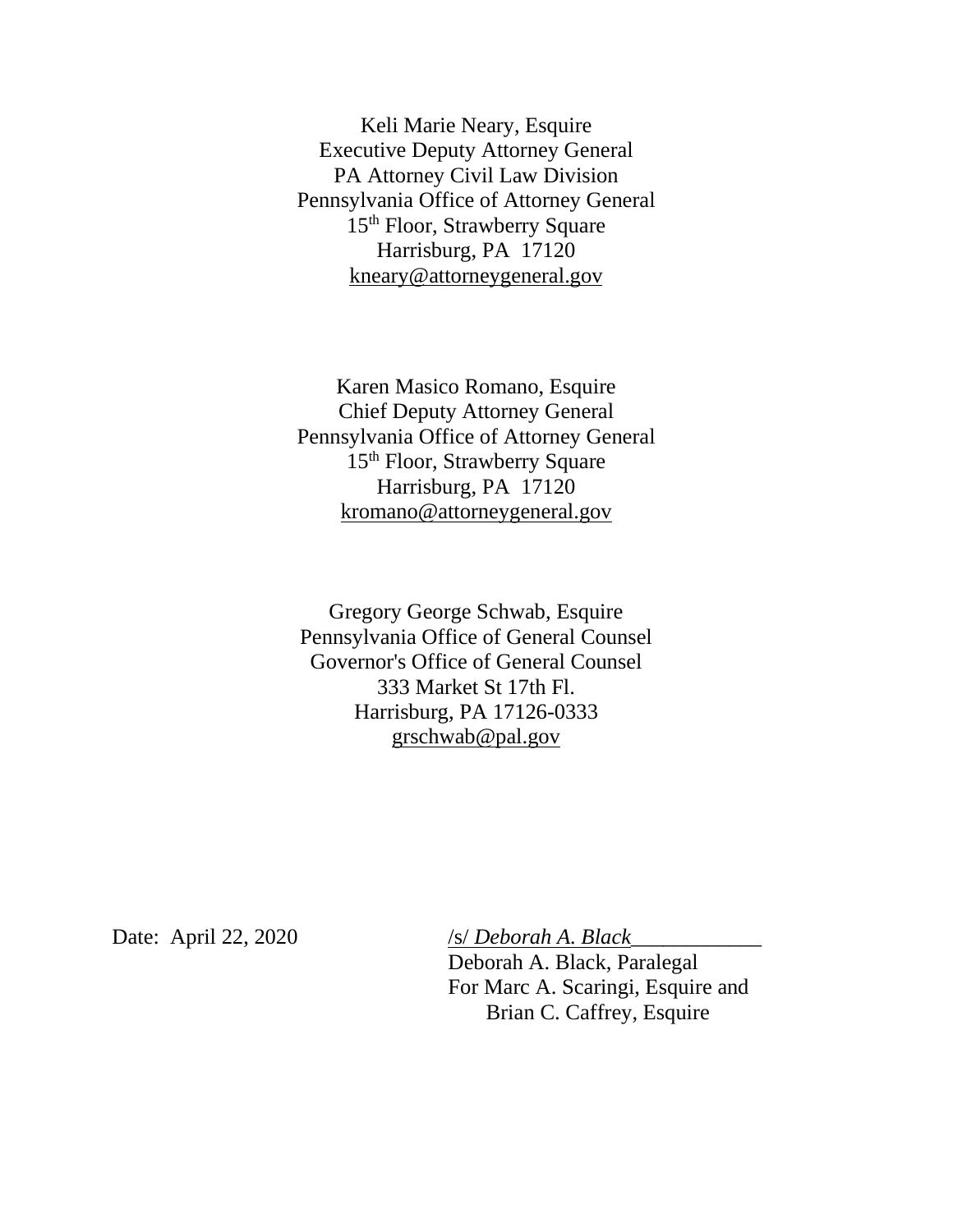# IN THE SUPREME COURT OF PENNSYLVANIA

| FRIENDS OF DANNY DEVITO,           |                             |
|------------------------------------|-----------------------------|
| KATHY GREGORY,                     |                             |
| <b>B&amp;J LAUNDRY, LLC</b>        | $\therefore$ No. 68 MM 2020 |
| <b>BLUEBERRY HILL PUBLIC GOLF:</b> |                             |
| COURSE & LOUNGE, and               |                             |
| CALEDONIA LAND COMPANY,            |                             |
| Petitioners                        | : APPLICATION TO STAY       |
|                                    |                             |
|                                    |                             |
| V.                                 |                             |
|                                    |                             |
| TOM WOLF, GOVERNOR                 |                             |
| AND RACHEL LEVINE,                 |                             |
| SECRETARY OF PA.                   |                             |
| <b>DEPARTMENT OF</b>               |                             |
| HEALTH,                            |                             |
| Respondents                        |                             |

# **CERTIFICATE OF COMPLIANCE**

I certify that this filing complies with the provisions of the *Case Records Public Access Policy of the Unified Judicial System of Pennsylvania* that require filing confidential information and documents differently than non-confidential information and documents.

| Submitted by:                       | Petitioners' Counsel      |  |  |  |
|-------------------------------------|---------------------------|--|--|--|
| Signature:                          | /s/ Marc A. Scaringi      |  |  |  |
| Name:                               | Marc A. Scaringi, Esquire |  |  |  |
| Attorney No. (if applicable): 88346 |                           |  |  |  |
| Date:                               | April 22, 2020            |  |  |  |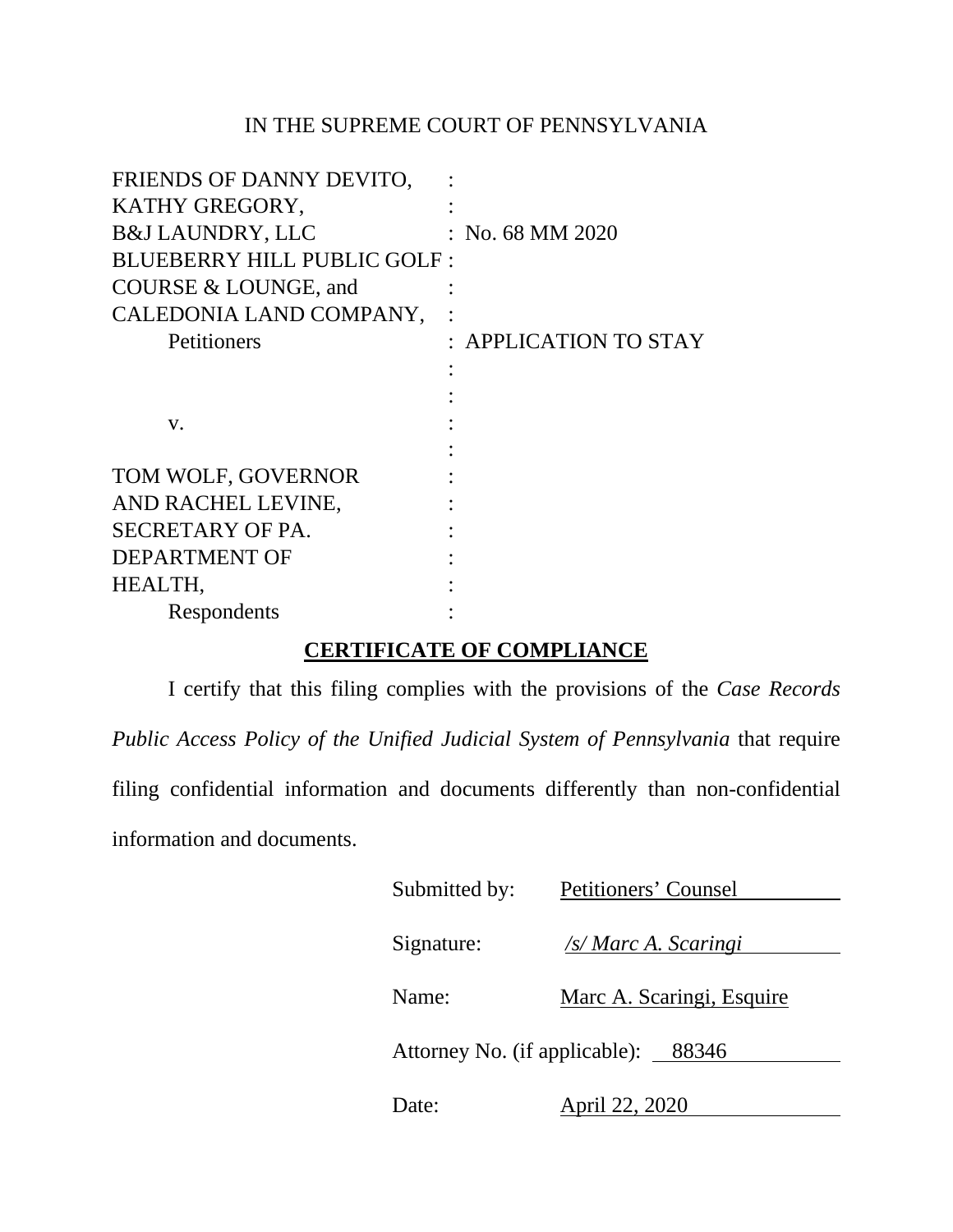# EXHIBIT C